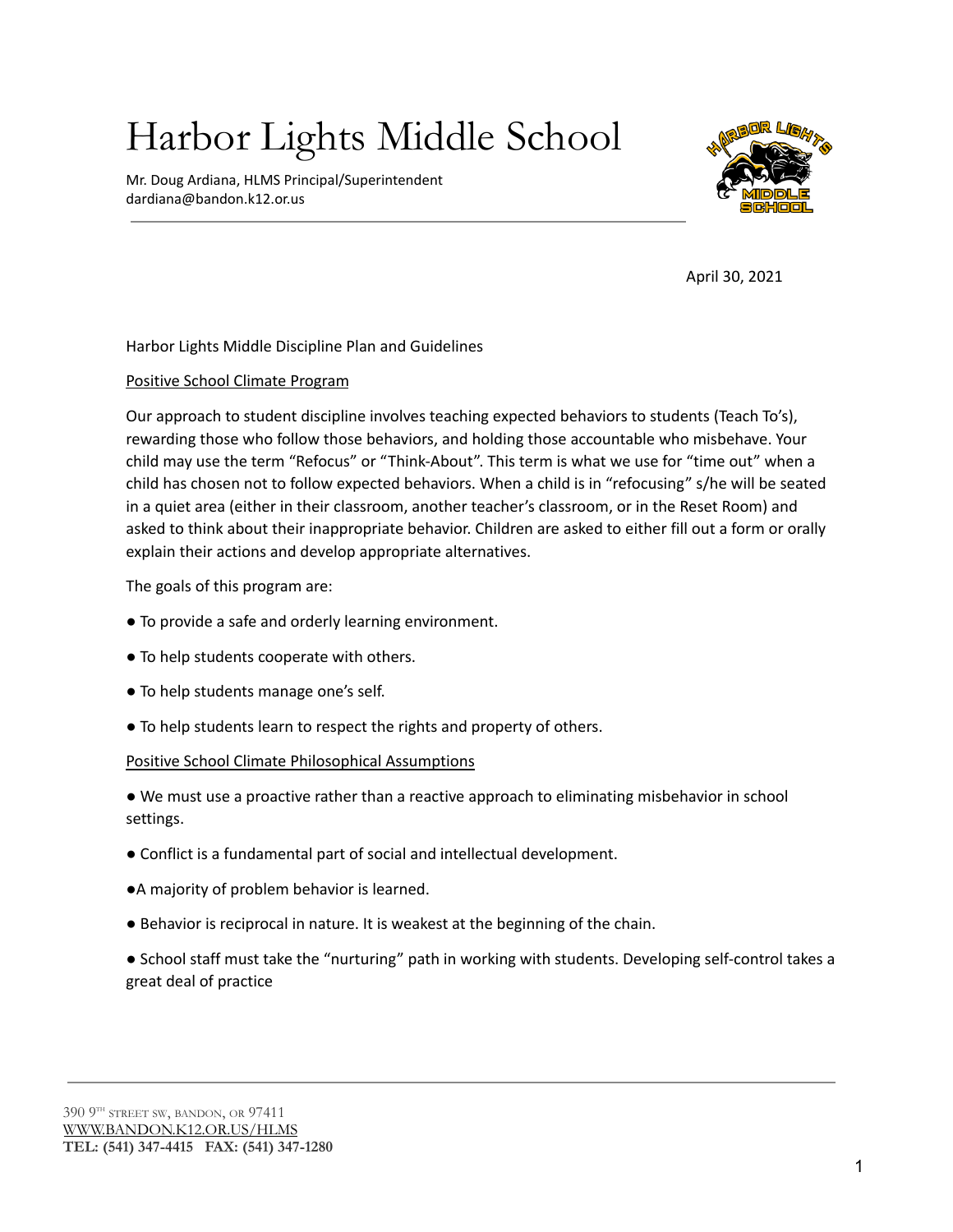# Bandon School's Teach-To's

To make our school safe and enjoyable for all our students we "Teach To" the following expectations each year. After the students are taught the expectations, we expect them to make choices accordingly. Please help by reviewing these with your child. "Please" and "Thank you" are kind words. I will use them all the time. To interrupt others, I say, "Excuse me. May I talk to you?" I then wait until the person is ready to talk to me. I keep hands, feet, and objects to myself.

# Entry Behavior Expectations

- I line up in my classroom's location.
- I wait quietly to be let into the building
- I walk into the building quickly and quietly.
- I keep hands, feet, and objects to myself.

# Hallway Behavior Expectations

- I talk in a quiet voice when walking in the halls.
- I walk on the right-hand side of the hallway.
- I walk in line with a forearm space between myself & others.
- I do not spray products in the hall.
- I carry a hall pass when I am away from my class.

#### Classroom Behavior Expectations

- I follow directions.
- I keep hands, feet, and objects to myself.
- I am punctual and prepared to participate.
- I respect the rights and property of others and do not use put-downs.
- I raise my hand and wait to be recognized before speaking.

Teachers may have additional rules and expectations posted in their classrooms.

#### Playground Behavior Expectations

- I remain outside until the bell rings.
- I ask permission to enter the school.
- I stay inside the proper boundaries.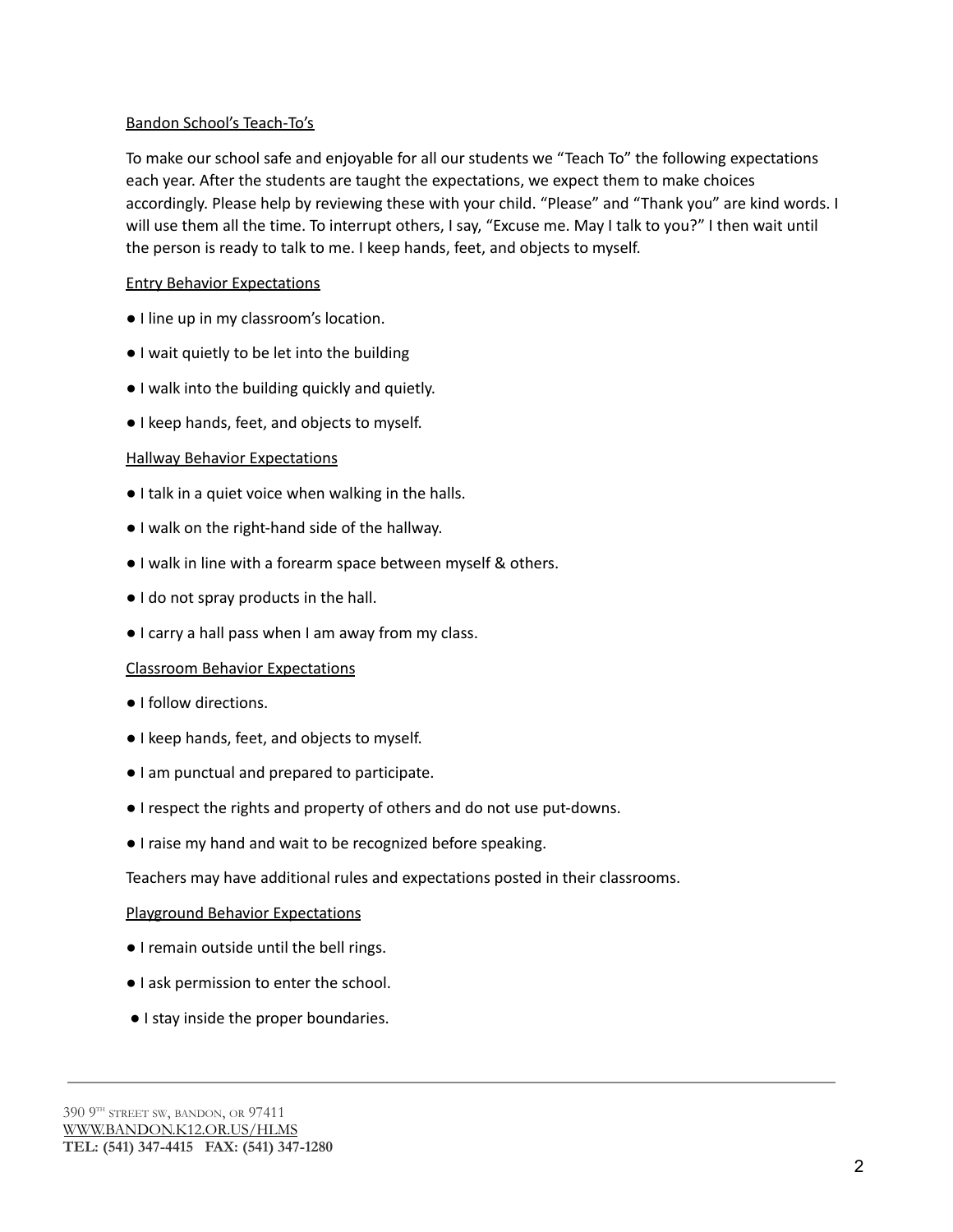- I walk around someone else's game.
- I use equipment and play areas safely and properly.
- I go to the duty aide if there is a problem.
- I respect the duty aide and obey their directions.
- I won't leave school without permission.
- I will not partake in Public Displays of Affection.

#### Cafeteria Behavior Expectations

- I follow directions from adults.
- I use acceptable table manners.
- I sit in my assigned seat in my own space.
- I keep my hands, feet, and objects to myself.
- I eat my own food.
- I use a quiet voice.
- I keep the lunchroom neat and clean.
- I take my turn when returning my tray.
- I walk through the exit door quietly.
- I am polite (please, thank you) and respectful to others.

#### Library Behavior Expectations

- I follow directions from adults.
- I will show respect to fellow classmates and staff.
- I use a library voice.
- I will use the OPAC System when looking for books.
- I will be responsible with items I choose to borrow.

#### Assembly Behavior Expectations

● I enter and exit with quiet hands and feet.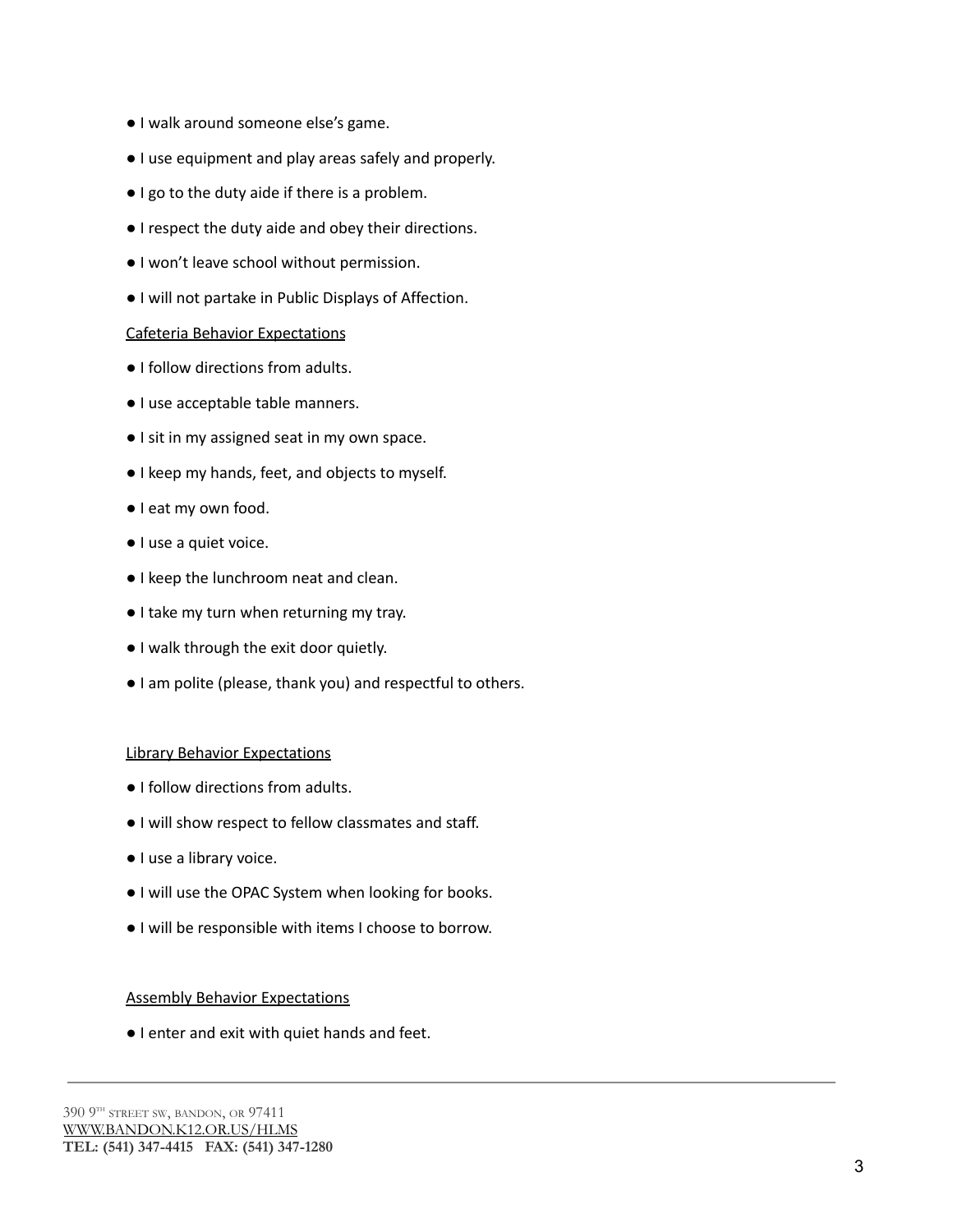● I display appropriate behavior at all times.

# Emergency Drill Behavior Expectations

- I exit the building by walking.
- I walk to the designated location (teacher will direct).
- I will stand quietly when roll is called.
- I will re-enter the building quickly and quietly when directed.

# Student Dress Code

The school's policy concerning student dress and grooming is as follows: The student's dress and grooming shall not lead school officials to believe that such dress or grooming will disrupt, interfere with, or distract from school activities, i.e. advertising of alcohol, tobacco products, drugs, illegal controlled substances, advocating violence, obscene or sexually suggestive phrases or images. The district prohibits any clothing or grooming that, in a staff member's judgment, may reasonably be expected to cause disruption or interference with normal school operations. Students' dress and grooming are expected to be in keeping with the accepted community standards. Students who disregard the dress code will be asked to change, given discipline consequences, sent home, and/or be placed in an alternative educational setting. All building administrative decisions regarding student dress are final.

The following statements about dress and grooming are to assist the students and parents in selecting the appropriate school attire:

- Attire or grooming which disrupts the learning of others is not appropriate.
- Footwear should be appropriate for all school activities, including PE and the playground. If staff determines a student's footwear is unsafe for the activity the student may be required to change footwear or sit out of that activity.
- Shorts or skirts should be either at or below the fingertips when the fingers are extended straight down the side of the leg when standing, or 4 inches from the top of the knee.
- See-through clothing is not appropriate for the educational setting.
- Tight or revealing clothes, which draw undue attention to the student, are not appropriate for the educational setting.
- Halter or tube tops, backless dresses or shirts, blouses, or dresses that allow midriff exposure or the revealing of undergarments during normal activities are not appropriate for the educational setting.
- No sleepwear or pajamas.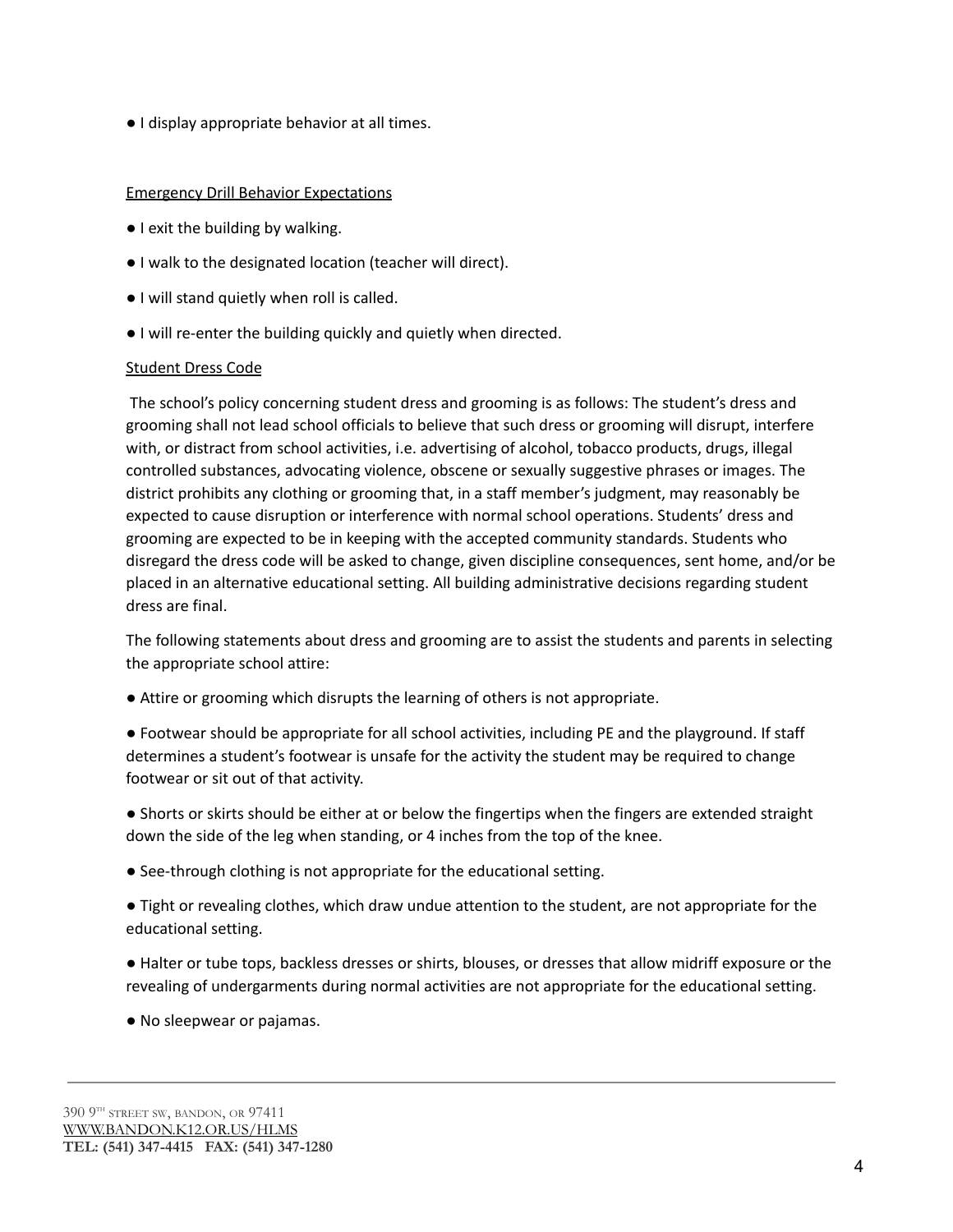● Students are not allowed to wear hoods.

# Positive Incentives

Teachers and administrators will develop appropriate positive consequences for following school rules. The following incentives may be used to reward students who choose to follow the school rules.

- Note or phone call home
- Verbal praise and recognition
- Positive activities for students with NO DETENTIONS throughout each quarter
- Classroom parties
- Field trips or special events
- Lunch with the Principal, Superintendent, or a staff member

The administration will do everything possible to support teachers and students to provide a positive and consistent learning environment.

#### **Refocuses**

Refocuses are not a punishment. They are an opportunity for a student to take a time-out from a situation and to think about making better choices in the future. The approach we use in dealing with problem behavior is based on the treatment of student noncompliance.

We have identified three critical elements for an effective approach to classroom management.

● Element I centers on the reduction or elimination of warnings and/or repeated requests with early intervention.

● Element II focuses on stopping the inappropriate behavior through a time-out.

● Element III centers on achieving appropriate behavior through a process of "Refocus" or "Think About".

- a. What was your behavior?
- b. What did you want? (Revenge, attention, to not do the homework, etc.)
- c. What should you have done instead?
- d. Are you ready to join your class?

Students may be asked to fill out the refocus form in the Reset Room, in class, or in another appropriate location.

Any student receiving 3 refocuses during one week may be assigned to detention or may receive disciplinary action following the step discipline plan.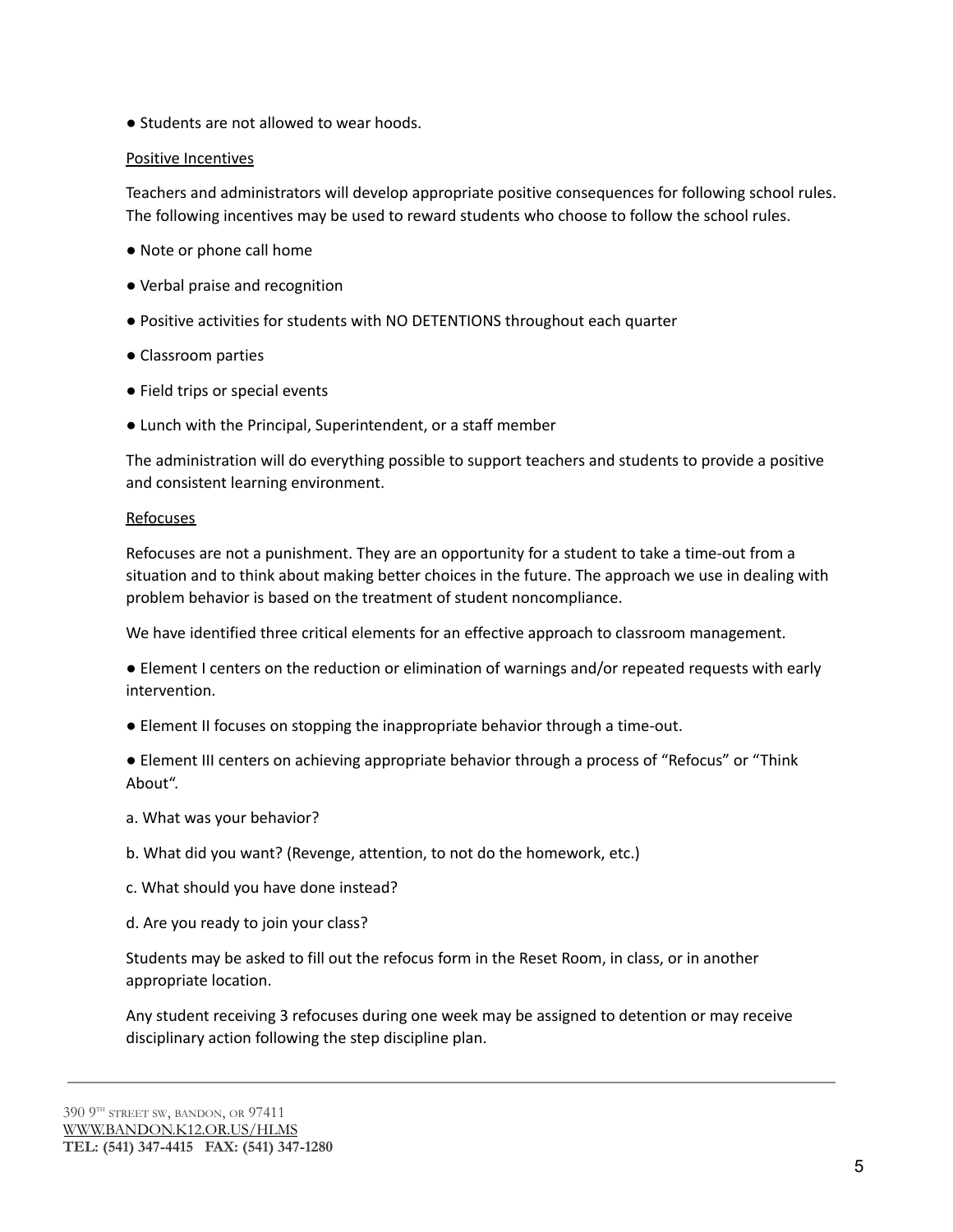Any student receiving 3 refocuses in one day will be referred to the administration and may receive ISS or OSS for the rest of the day.

\*\*Students who are assigned to refocus by a substitute teacher may be assigned immediate discipline consequences by the principal. If refocuses become an ongoing issue for a student, other options may be considered.

# Reset Room Rules

Be Respectful and Follow directions.

Must have permission to talk or leave the seat.

Work on assignments in a timely manner.

Reset Room Rules Infraction Consequences

1st Offense - Warning is given verbally

2nd Offense – Asked to leave OR referral to Principal

3rd Offense - Parents contacted and disciplinary consequence

If a student does not arrive in the Reset Room when assigned, they will receive a referral to the Principal.

#### **Cheating**

1st Offense: Zero on Assignment and Disciplinary Referral

2nd Offense: Conference with Parent, Zero on Assignment and Disciplinary Referral.

3rd Offense: Student will fail the semester for that class and Disciplinary Referral

4th Offense: OSS and Recommendation to Board for expulsion.

Tardy Policy

1st Tardy Student is warned

2nd Tardy Student is warned and parent contacted

3rd & 4th Tardies Lunch detention and parent will be contacted

5th Tardy and after Consequences determined by the administrator

#### Severe School Rule Offenses

Severely inappropriate behavior will be referred to the Principal for disciplinary action. The Principal will notify the parent(s) or guardian(s). The following is a guide of some severe offenses; it is not inclusive of all possible severe offenses.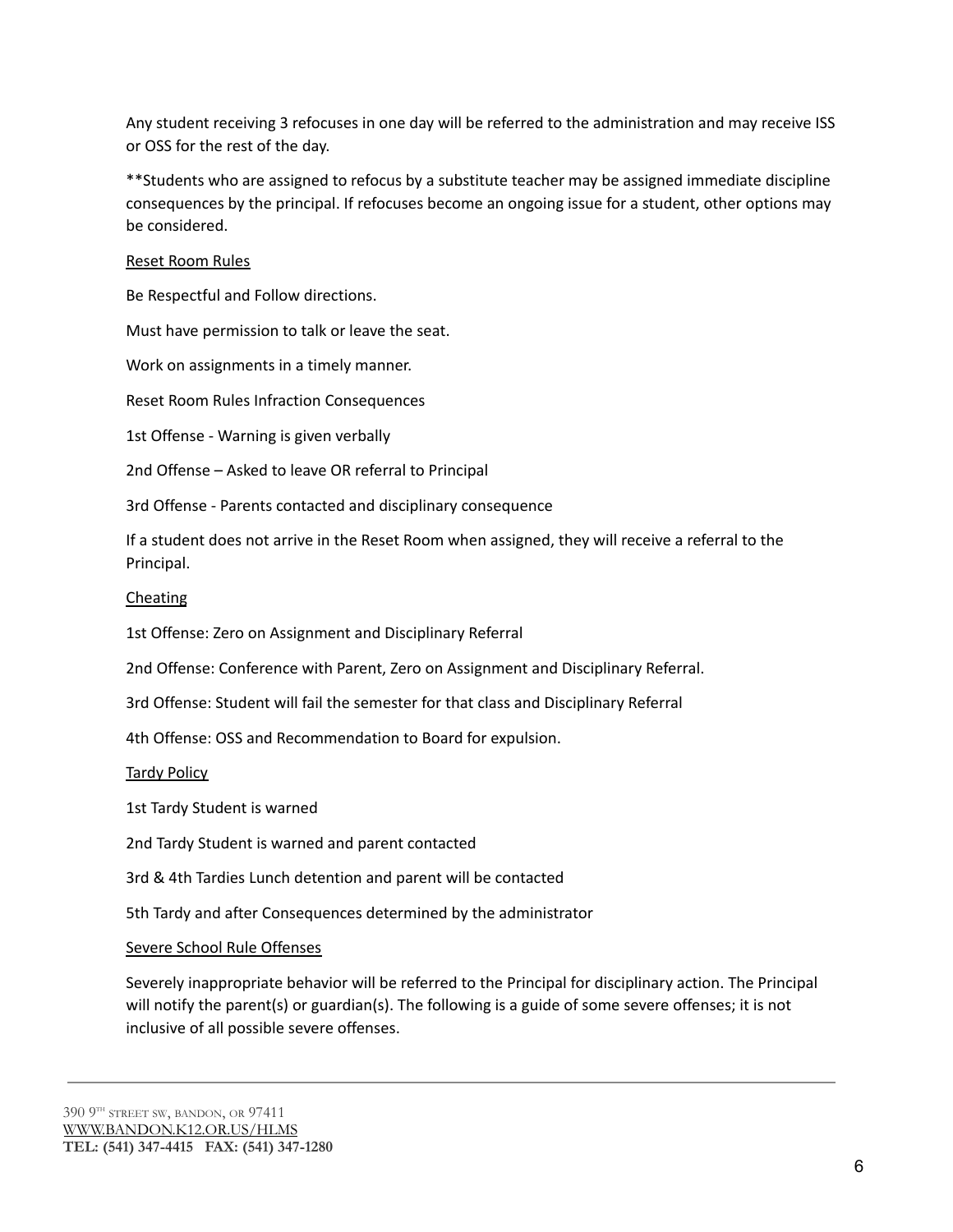● Insubordination: Disobeying directives from any staff or school personnel, or disobeying rules and regulations governing student conduct.

- Truancy: Unexcused absences from school and assigned class.
- Fighting: Physically hurting someone in anger. (i.e. Hitting, kicking, biting, pushing)

● Disrespectfulness: Refusing to follow directions, using inappropriate language or symbols, deceit, spitting

● Harassment/Sexual Harassment: Unwelcome touching, sexual or verbal intimidation in any form including electronic.

● Possession of Weapons

● Possession of any controlled substance or device, including but not limited to tobacco, alcohol, drugs, drug paraphernalia, alcohol powders, vaping devices, or vaping products.

- Vandalism or Theft: Damage or defacement of any property, stealing or act of stealing.
- Extreme disruption of the educational process.
- Three Refocuses in one day.

● Threats: Student-initiated threats will always be taken seriously by the administration. Students making threatening statements or engaging in threatening action can expect to face severe school consequences as well as referral to law enforcement. Severe offenses accumulate through a school year and receive progressively strong consequences.

See the Step Plans that follow a guideline of the typical consequence assigned for a severe offense.

Any of the Steps may be circumvented depending on the severity of the offense. 8th Grade students and their parents should be aware that persistent and repeated or severe behavioral violations may lead to a student losing the opportunity to participate in 8th Grade recognition activities. Special plans will be written for individual students who refuse to follow the rules.

#### Step Plan

1st Referral 2 Afterschool detentions 2nd Referral 4 Afterschool detentions 3rd Referral 1 day In-School Suspension (ISS) 4th Referral 3 days ISS 5th Referral 1 day Out of School Suspension (OSS) 6th Referral 3 days OSS 7th Referral 5 days OSS 8th Referral Long Term OSS with Recommendation to the Board for Expulsion of the student for the remainder of the school year Any of the Steps may be circumvented depending on the severity of the offense.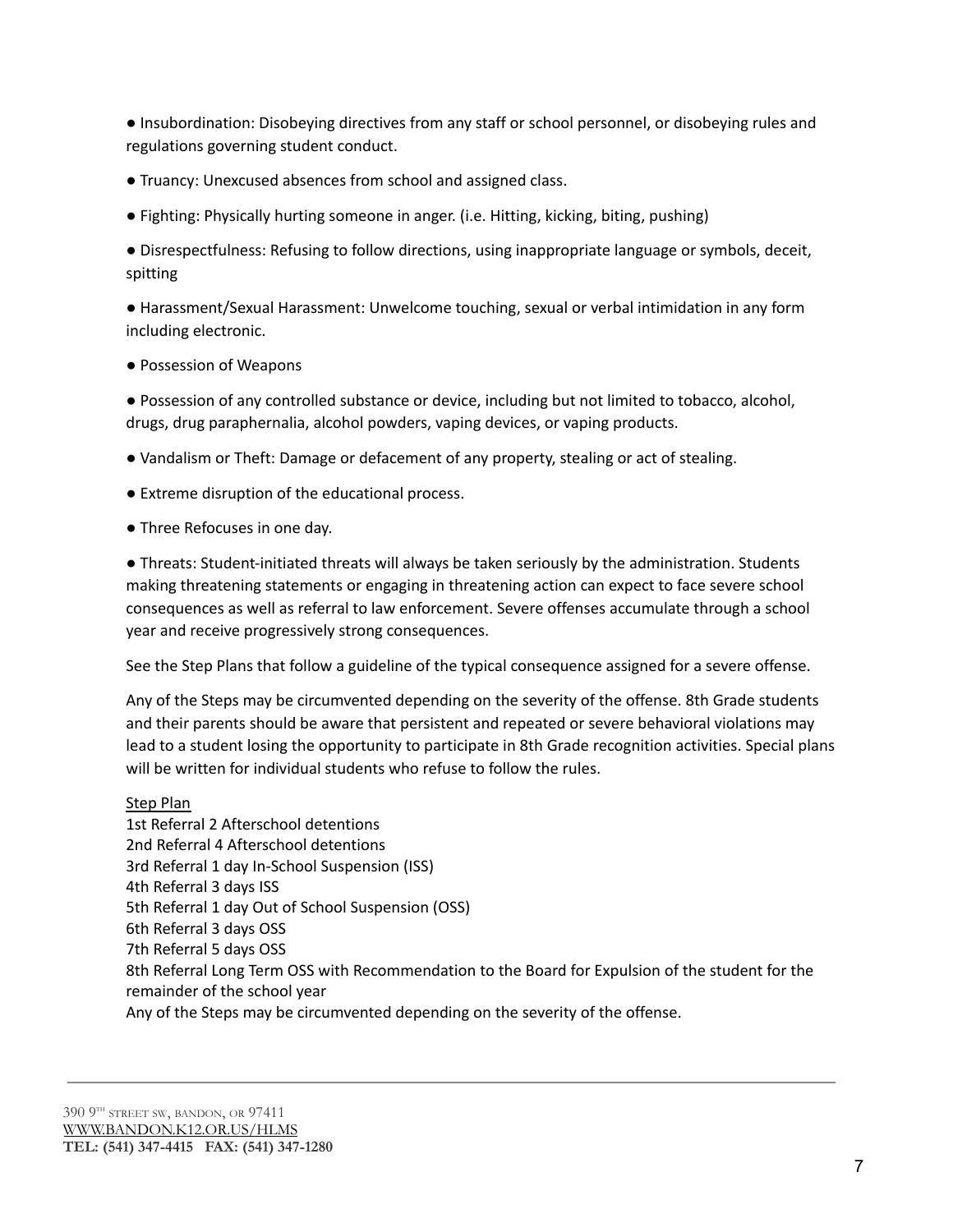# Disciplinary Definitions

Detention will occur during lunch hour or after school and is assigned by the Principal. Supervised students will do assigned homework or read a library book. Detention is served in the Reset Room from 3:20-3:50 PM.

Detention slips need to be signed by the parent/guardian. Failure to return this signed notice will result in detention during lunch recess until the slip has been signed and returned. The student is still expected to serve the assigned detention.

# In-School Suspension (ISS)

ISS is administered by the Principal. The student is permitted to come to school but is assigned to a room apart from the instructional classroom. Teachers prepare assignments and students are responsible for assignment completion during the assigned suspension. ISS will be from 8:28 AM to 3:14 PM. Every attempt will be made to contact the parent(s)/guardian(s) prior to ISS. If the parent(s)/guardian(s) cannot be reached by phone, ISS will take place and the parent(s)/guardian(s) will be notified as soon as possible.

# Out-of-School Suspension

(OSS) Short-term OSS is administered by the Principal. The student is sent home for one to nine days and is not permitted to come to school or be on school property. Parent(s)/guardian(s) will be contacted prior to the OSS dates. Homework will be made available upon request to prepare students to return to school. Credit will be given for missed tests, projects, and assignments due the day the student returns.

#### Expulsion (EXP)

Expulsion is the exclusion of a student from school by the action of the Board of Trustees, for not less than the rest of the semester and for not more than one complete academic year after that semester. If a student is expelled during a semester, he or she may not receive credit for that semester.

If you have any questions or concerns regarding the Harbor Lights Middle School discipline plan and guidelines, please contact Mr. Ardiana directly at 541-347-4411 or [dardiana@bandon.k12.or.us](mailto:dardiana@bandon.k12.or.us) thank you.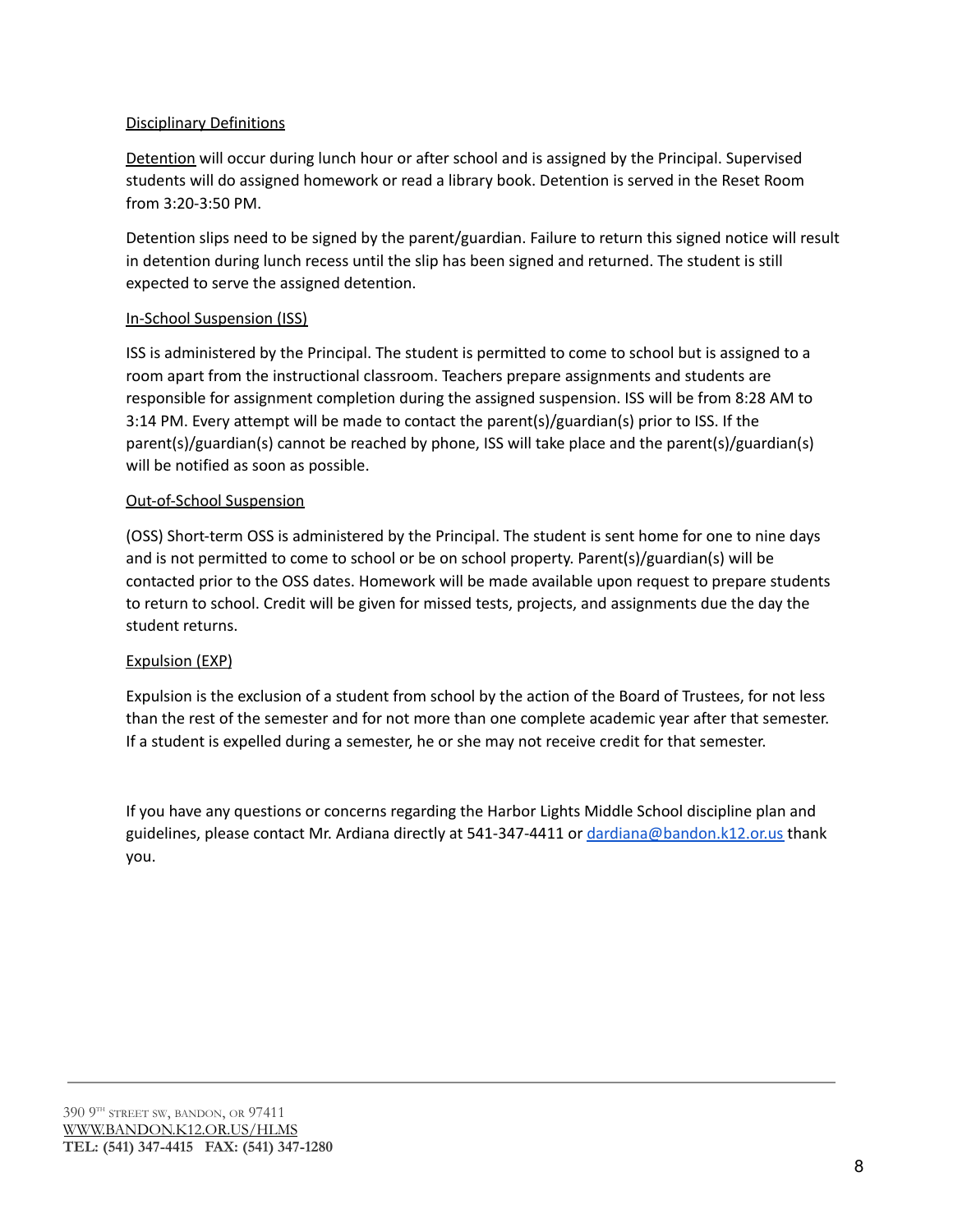390 9TH STREET SW, BANDON, OR 97411 <u>[WWW.B](http://www.bandon.k12.or.us/HLMS)ANDON.K12.OR.US/HLMS</u> TEL: (541) 347-4415 FAX: (541) 347-1280